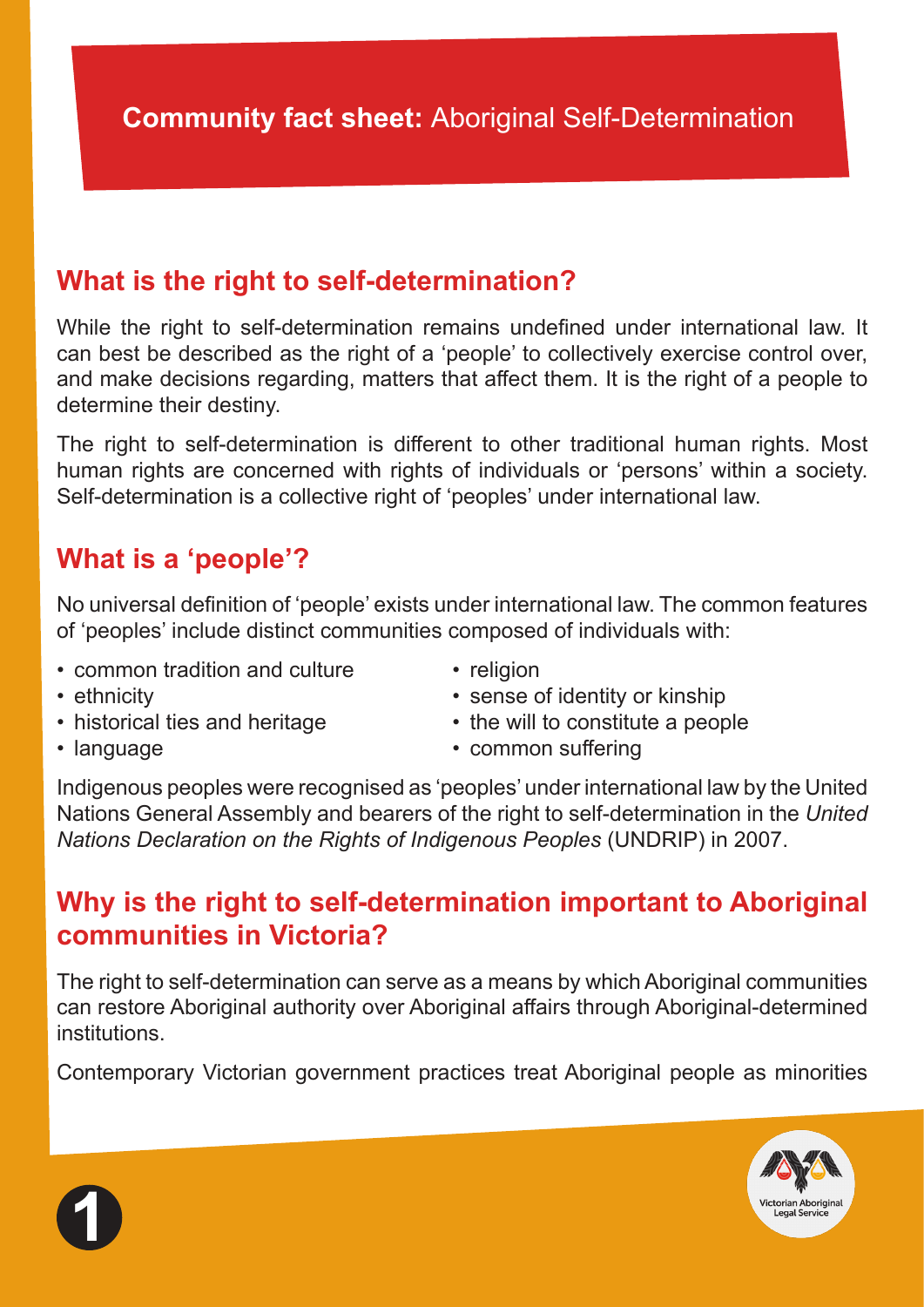– a group or category of individuals making up a small portion of Victorian society and in a non-dominant position – that have suffered violations of human rights and dignity as a result of their status. Minority rights traditionally require the government to determine the means by which to protect the rights of minorities. While representatives of minority groups are allowed to participate in discussions concerning how issues affecting the group are addressed, there is no requirement for a government to reflect the opinions and decisions voiced by a minority group in legislation, policy or practice.

As 'peoples', Victorian Aboriginal communities are legally entitled to more than a seat at the table. The right to self-determination of Aboriginal peoples in Victoria mandates that Aboriginal communities and their self-determined institutions:

- Actively participate in decision-making processes that affect them; and
- Possess the right to free, prior and informed consent over administrative and legislative measures that affect them.

### **What are the current issues relating to the Aboriginal right to self-determination in the Victorian legal system?**

The following themes have consistently emerged in the advocacy undertaken by VALS.

#### *Systemic discrimination against Aboriginal peoples*

Victorian Government practices that fail to recognise, respect and reflect the collective rights of Aboriginal communities as 'peoples' in Victorian Government practices and processes that denies Aboriginal peoples the enjoyment and exercise of their rights in political, economic, social cultural and other fields of public life, constitutes 'racial discrimination' under Article 1(1) of the *International Convention on the Elimination of All Forms of Racial Discrimination*.

#### *Legal distinctiveness of Aboriginal communities*

Aboriginal communities are distinct communities within Victoria and their status should



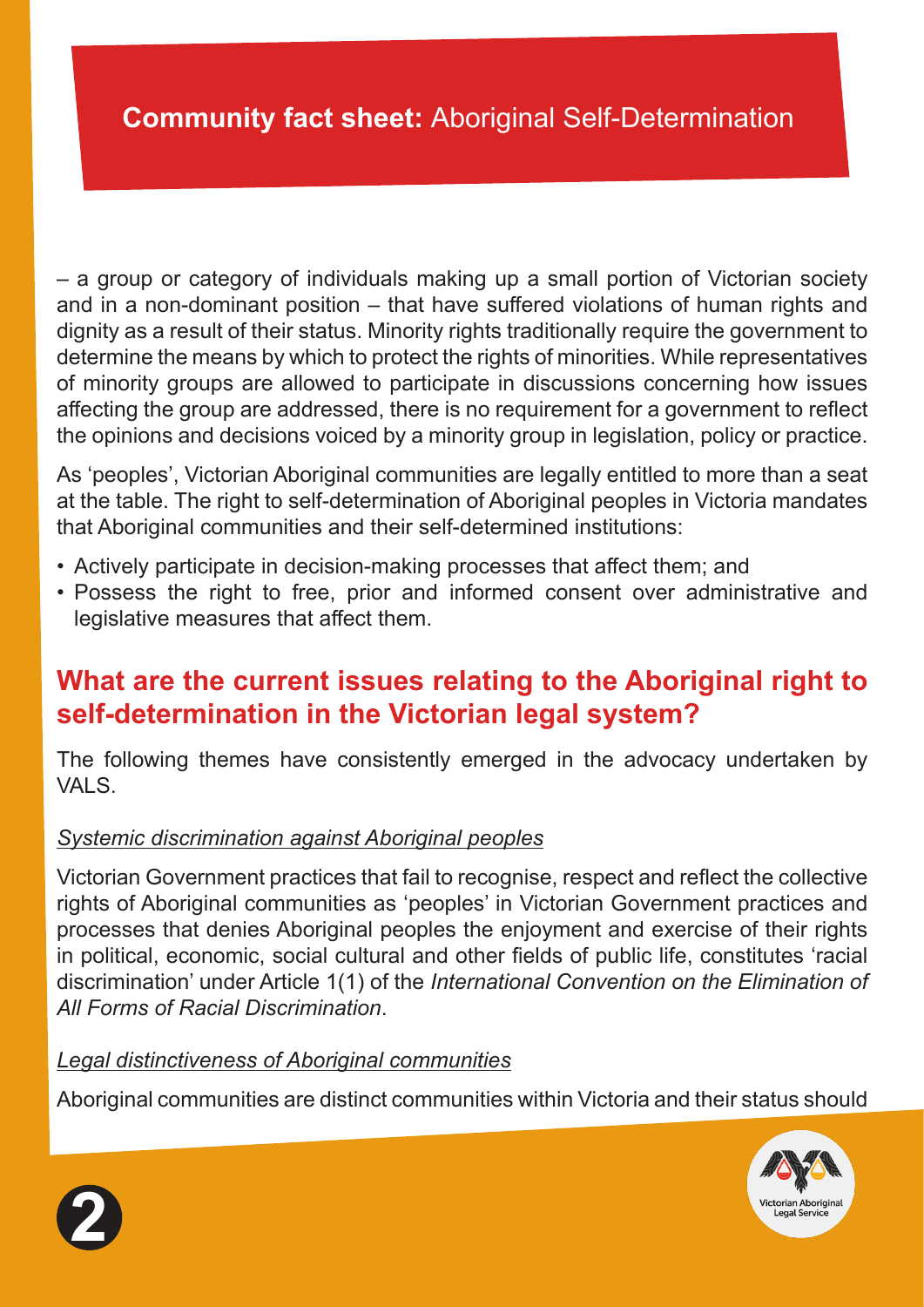be reflected in legislative practice. Specific and dedicated legislative guidelines and frameworks should be created for matters that affect the individual and collective rights and interests of Aboriginal communities.

#### *Legislative recognition of the right to self-determination of Aboriginal peoples in Victoria*

To date, Victorian legislation has not recognised the right to self-determination of Aboriginal communities in Victoria. Victorian legislation, particularly the *Charter of Human Rights and Responsibilities 2006,* should be amended to explicitly recognise Aboriginal self-determination as a right of Aboriginal communities in Victoria.

#### *Free, prior and informed consent*

The Victorian Government current consultation processes often leave Aboriginal Community Controlled Organisations (**ACCO**s) with little time to provide feedback and regualrly do not incorporate feedback from ACCOs in final outcomes.

The right to free, prior and informed consent mandates that governments consult with the Aboriginal community and ACCOs prior to designing legislative and administrative measures and reach consensus with Aboriginal communities and ACCOs on the scope and content of measures affecting Aboriginal communities prior to being implemented.

#### *Cultural rights*

The Victorian Government generally determines that legislation does not contradict Aboriginal cultural rights despite submissions from Aboriginal communities and ACCOs stating that conflicts with Aboriginal culture and tradition exist. By virtue of self-determination, Aboriginal communities should make such determinations rather than the Victorian Government.

#### *Aboriginal deaths in custody*

In 1991, Recommendation 188 of the Royal Commission into Aboriginal Deaths in Custody (RCIADIC) stated that governments should negotiate with Aboriginal communities to determine guidelines, procedures and processes to be followed in the